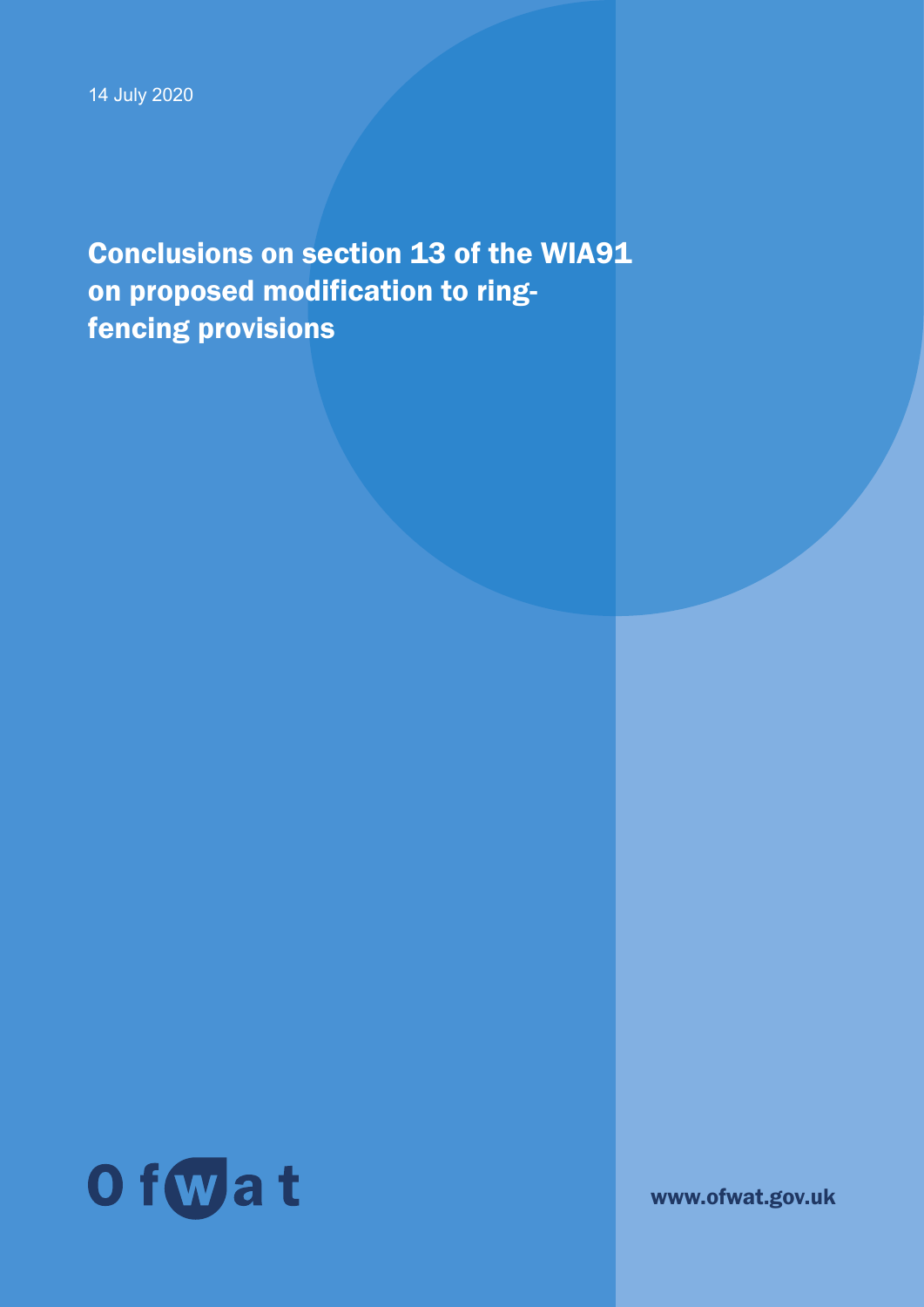# <span id="page-1-0"></span>About this document

The regulatory ring-fence provides an important protection for companies<sup>1</sup> and their customers. Its purpose is to ensure that the regulated company maintains sufficient financial, management and other resources to enable it to carry out its water and sewerage services in a sustainable manner, and it protects the regulated company from the activities of other entities such as other group companies.

On 20 November 2018 we published a [Consultation on strengthening the regulatory](https://www.ofwat.gov.uk/consultation/consultation-on-strengthening-the-regulatory-ring-fencing-framework/)  [ring-fencing framework.](https://www.ofwat.gov.uk/consultation/consultation-on-strengthening-the-regulatory-ring-fencing-framework/) Following this, on 9 July 2019, we published our [Conclusions on strengthening the regulatory ring-fencing framework](https://www.ofwat.gov.uk/consultation/consultation-on-strengthening-the-regulatory-ring-fencing-framework/#Outcome) which set out that we would proceed to modify the Instruments of Appointment ('licences*'*) of the 17 largest regulated water companies in England and Wales.

Under section 13 of the Water Industry Act 1991 ('WIA91'), the Water Services Regulation Authority ('Ofwat') may modify the conditions of a water (and/or wastewater) undertaker's licence if the company consents to the modifications. Before making modifications under section 13 of the WIA91, Ofwat must give notice in accordance with that section. On 15 May 2020 we, therefore, published a statutory [Consultation under section 13 of the Water Industry Act 1991 on proposed](https://www.ofwat.gov.uk/consultation/consultation-under-section-13-of-the-water-industry-act-1991-on-proposed-modification-to-the-largest-undertakers-licences-for-ring-fencing/)  [modification to the largest undertakers' licences for ring-fencing.](https://www.ofwat.gov.uk/consultation/consultation-under-section-13-of-the-water-industry-act-1991-on-proposed-modification-to-the-largest-undertakers-licences-for-ring-fencing/) The consultation was a notice under section 13. The statutory consultation closed on 25 June 2020.

In this document, "Conclusions on section 13 of the WIA91 on proposed modification to the largest undertakers' licences for ring-fencing", we set out the comments made in response to the consultation and how we have taken them into account in arriving at our final decision on licence modifications. This document confirms Ofwat has now modified the licences of all companies who have provided consent to the changes (all companies except Wessex Water) and provides our reasons for making the modifications (as required by section 195A of the WIA91). We set out most of the reasons for the modifications in the consultation and still consider those reasons to be valid. In this document we provide additional clarification on specific issues.

We amended the companies' licences on 10 July 2020, and the amendments came into effect on 13 July 2020. The notices amending the licences are on our website.

 $<sup>1</sup>$  For the purpose of this document, a reference to a water company or company means one of the 17</sup> largest companies holding an appointment as a water and/or sewerage undertaker under the Water Industry Act 1991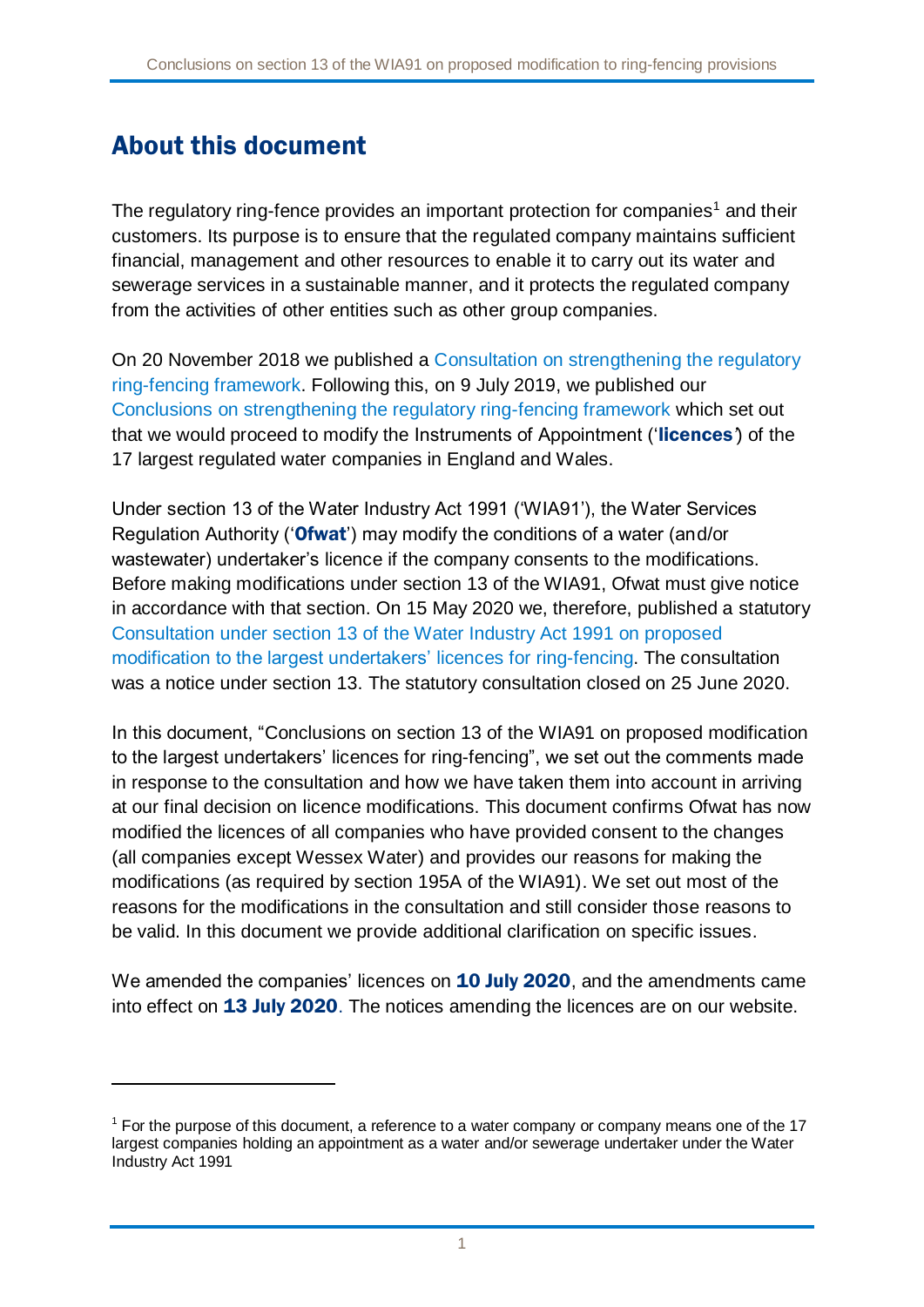## **Contents**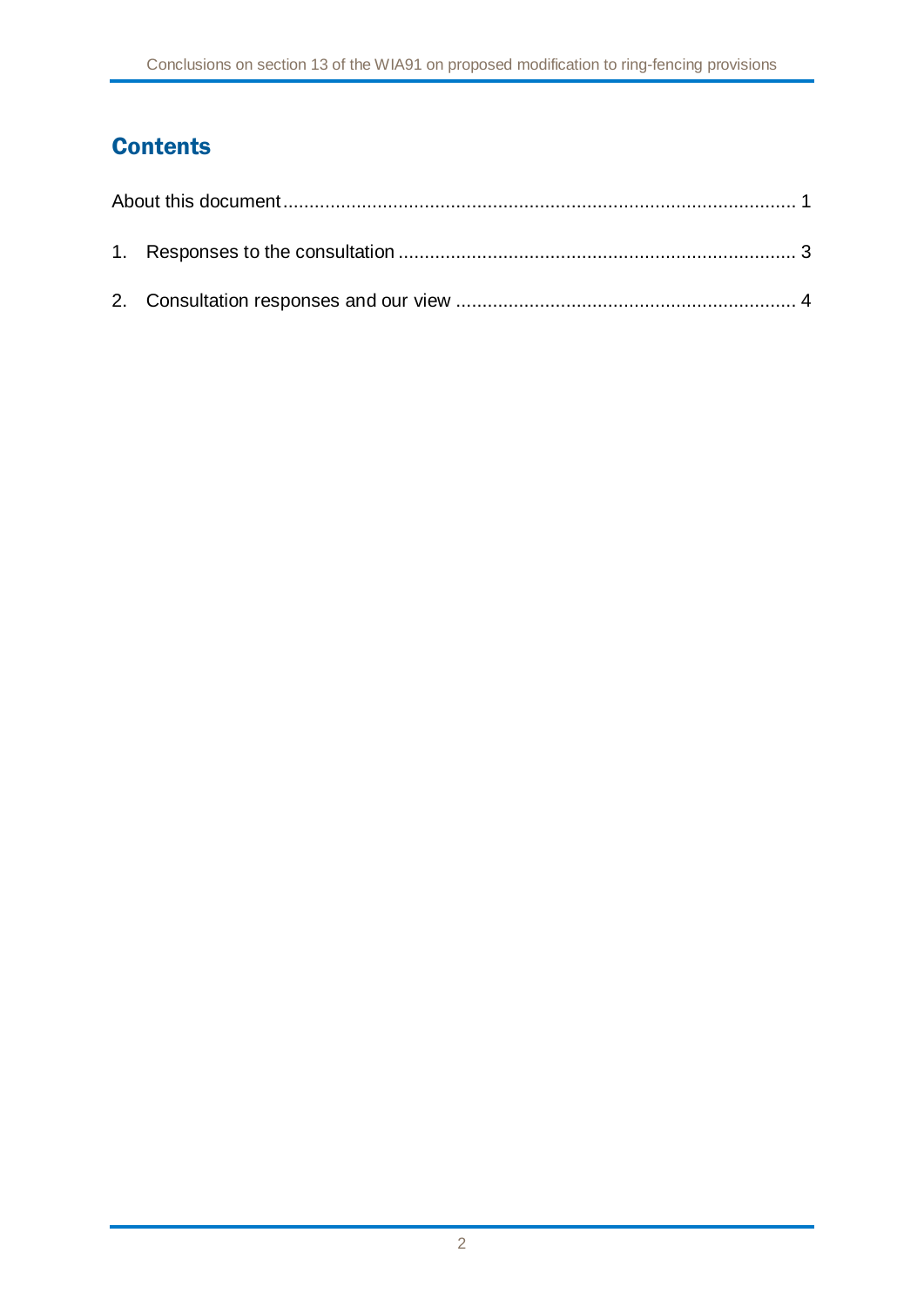# <span id="page-3-0"></span>1. Responses to the consultation

Our consultation invited comments on the modifications we proposed to make to the licences of the large water companies. These are:

- 1. inserting a new requirement to inform us when the regulated company becomes aware of arrangements which may lead to a change of control;
- 2. inserting a new provision that enables Ofwat to issue a direction to the company requiring it to enforce its Ultimate Controller's undertaking;
- 3. modifying the requirement to use "reasonable endeavours" to maintain an investment grade credit rating, to a requirement that companies "must ensure" that an investment grade credit rating is "maintained at all times";
- 4. adjusting the definition of Issuer Credit Rating to clarify which ratings will be used as regulatory markers for the purposes of triggering cash lock-up;
- 5. updating the cash lock-up provisions, so that the provisions are consistent across companies;
- 6. updating the requirement and definition for Ring-fencing Certificate , so that the requirement is consistent across companies;
- 7. inserting a requirement to report any circumstance that might materially affect the company's ability to carry out its Regulated Activities to Ofwat as soon as possible;
- 8. simplifying some of the wording to be consistent with earlier simplification changes made to licences; and
- 9. deleting condition F1, which deals with the procurement of services, from the licences of Anglian Water and Welsh Water (Dŵr Cymru).

In addition to the above, for those companies with older licence drafting<sup>2</sup> the modifications proposed were broader as they included updates to the drafting.

We received 18 responses to the consultation: 17 from the affected companies, and one from the Consumer Council for Water (CCWater). All companies except Wessex Water gave their consent to making the modifications to their licence, in some cases after further engagement on the points they made in response to the consultation. We are [publishing those responses](https://www.ofwat.gov.uk/consultation/consultation-under-section-13-of-the-water-industry-act-1991-on-proposed-modification-to-the-largest-undertakers-licences-for-ring-fencing/#Responses) which made substantive comments alongside this document. All other responses contained only a consent to make changes.

<sup>-</sup><sup>2</sup> Companies with older licence drafting are: Anglian Water, Bristol Water, Dŵr Cymru, Northumbrian Water, South East Water, South Staffs Water, Southern Water, Sutton and East Surrey Water, United Utilities, Wessex Water and Yorkshire Water. The remaining five (Hafren Dyfrdwy, Portsmouth Water, Severn Trent Water, South West Water and Thames Water) already had a more up to date Condition P.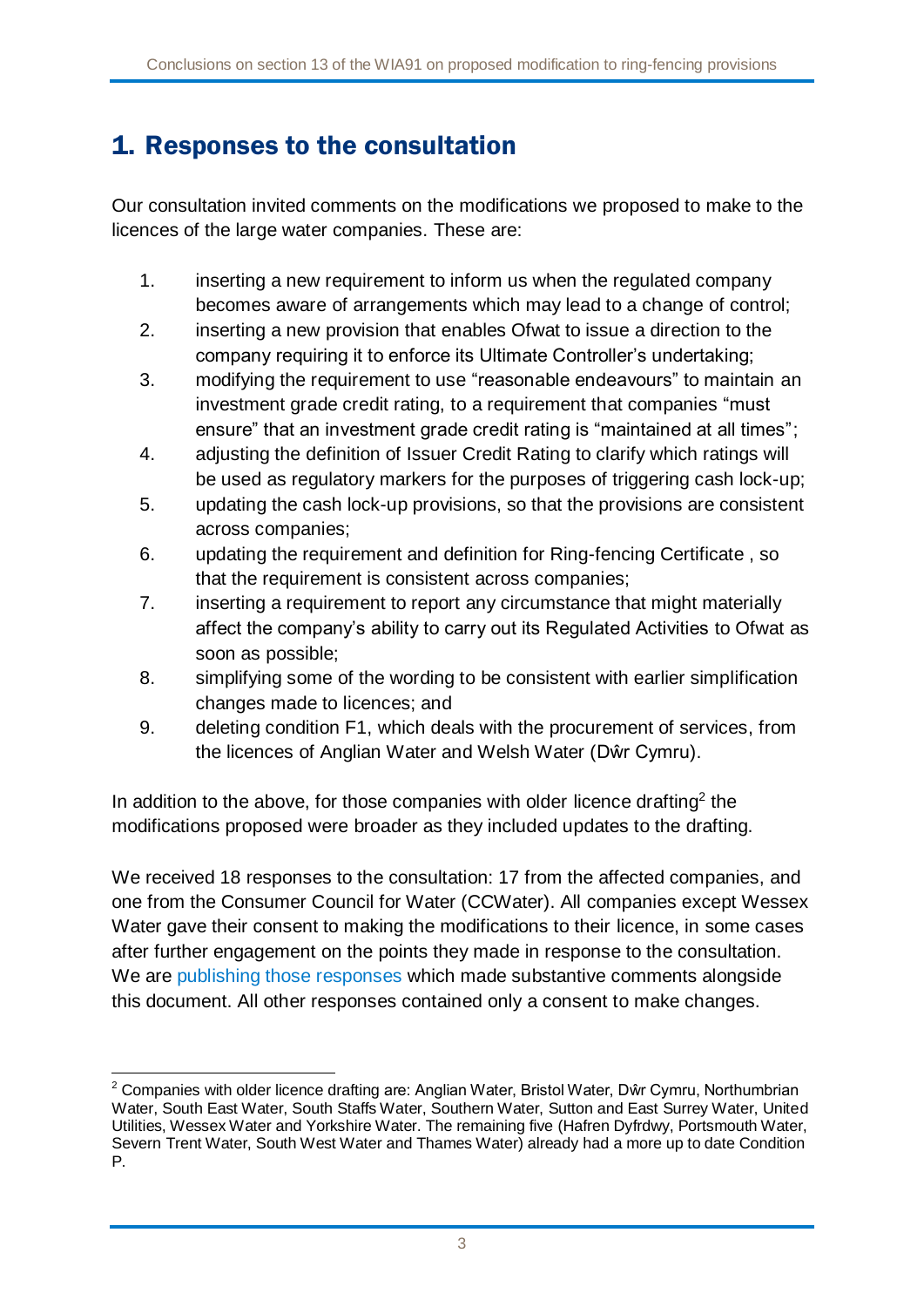# <span id="page-4-0"></span>2. Consultation responses and our view

Given the significant engagement we had with companies, there were relatively few substantive comments on the proposed modifications. Overall, respondents were supportive of the objectives of the modifications but a few issues were raised:

## Requirement to maintain an investment grade credit rating

Yorkshire Water said it remains concerned by the absence of a grace period before a breach of the requirement that companies "must ensure" that they maintain an investment grade credit rating. It said that in the absence of that it will rely on the position set out in ['Ofwat's approach to enforcement'](https://www.ofwat.gov.uk/wp-content/uploads/2015/11/Approach-to-enforcement.pdf) including that, in deciding what action we should take, we will take into account whether circumstances genuinely outside of a company's control, led, or contributed, to a breach.

South West Water does not maintain a public credit rating; instead, it has a provision allowing it to use an alternative approach to maintain a rating. The company said it considers that this remains in the best interests of its customers. The points raised do not affect our decision to go ahead with the licence modifications.

#### Relying on other parties to deliver a service to customers

Portsmouth Water asked us to confirm that the existing requirement that a water company, acting in its regulated capacity, cannot rely on another company to ensure it has adequate financial resources and facilities to carry out its regulated functions does not prevent companies from entering arrangements in which they depend on each other to deliver services including cross border company programmes.

Although this point does not refer to a new requirement in the proposed modifications, we confirm that we do not consider that the licence requirement referred to prevents water companies from entering into such agreements. However, any such agreements must comply with the relevant licence obligations. For example, Condition P requires a water company to ensure that sufficient rights and resources would be available to a special administrator if a special administration order were to be made in relation to that company.

## Credit ratings to be used as regulatory markers

Separately, we have engaged with companies to confirm the ratings that we use as regulatory markers for the purposes of the cash lock-up provisions. Limb 'c' of the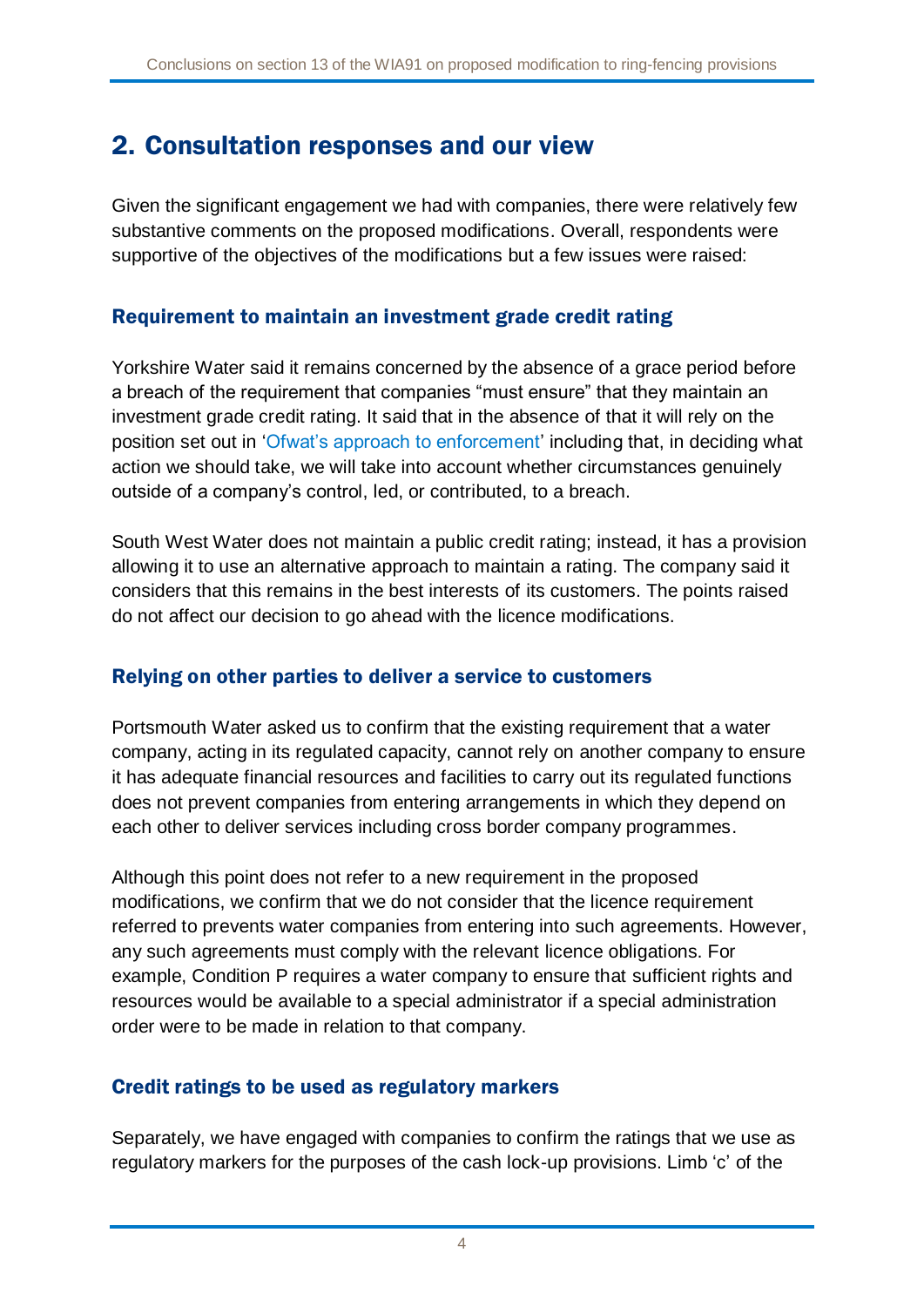updated definition of Issuer Credit Rating allows us to determine that specific ratings should be used as regulatory markers providing they sufficiently reflect the creditworthiness of the Appointee. We will publish reasons on our website for any such determinations made.

Affinity Water consented to the modifications but said it considered that Fitch's Issuer Default Rating (IDR) is not reflective of the creditworthiness of a company as a whole and as such should not be captured by limb 'a' of the definition of Issuer Credit Rating (which captures all entity-level "issuer" credit ratings). We are satisfied that Fitch's IDR is caught by limb 'a' and was also captured by the previous licence definition of Issuer Credit Rating and are engaging with the company directly as this does not affect the decision on making the modifications.

#### Non-acceptance

Wessex Water has responded that it does not consent to the modifications because it does not agree that it is necessary to have inflexible or pre-scripted solutions to deal with concerns regarding a company's financial resilience. It says it has been the practice of the Board of YTL to withhold dividend payments where that could lead to a credit rating downgrade; and that this demonstrates that the protections and assurances that Ofwat seeks to obtain through licence modification are already in place through the basics of good governance and stewardship.

We believe that having protections in the licence is an important safeguard for customers, and we are disappointed that Wessex Water has not given its consent. We will consider how to proceed, but in the meantime are pleased that these protections have been adopted across the rest of the sector.